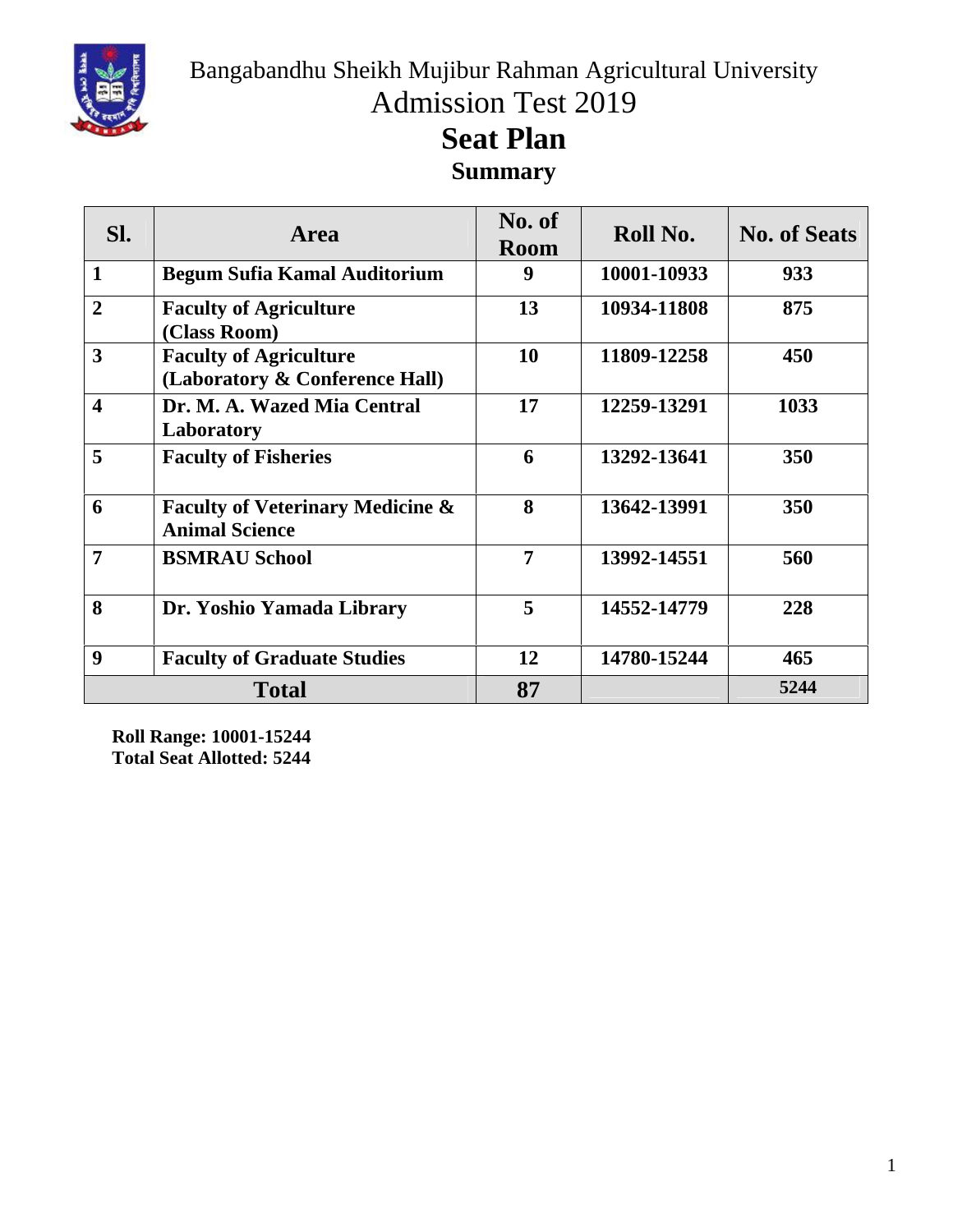

Bangabandhu Sheikh Mujibur Rahman Agricultural University Admission Test 2019

#### **Seat Plan**

#### **Begum Sufia Kamal Auditorium**

| Sl.            | <b>Floor</b>        | <b>Room</b> #            | Roll $#$    | <b>No. of Seats</b> |
|----------------|---------------------|--------------------------|-------------|---------------------|
|                | Ground Floor        | Dais                     | 10001-10120 | 120                 |
| $\overline{2}$ | Ground Floor        | Gallery Front (Lobby)    | 10121-10170 | 50                  |
| 3              | Ground Floor        | Gallery 1 (Left Front)   | 10171-10245 | 75                  |
| $\overline{4}$ | <b>Ground Floor</b> | Gallery 1 (Left Back)    | 10246-10325 | 80                  |
| 5              | <b>Ground Floor</b> | Gallery 1 (Middle Front) | 10326-10468 | 143                 |
| 6              | Ground Floor        | Gallery 1 (Middle Back)  | 10469-10611 | 143                 |
|                | <b>Ground Floor</b> | Gallery 1 (Right Front)  | 10612-10686 | 75                  |
| 8              | Ground Floor        | Gallery 1 (Right Back)   | 10687-10766 | 80                  |
| 9              | <b>First Floor</b>  | Gallery 2                | 10767-10933 | 167                 |
|                | <b>Total</b>        | 9                        |             | 933                 |

### **Faculty of Agriculture (Class Room)**

| Sl. | <b>Floor</b>       | Room # | Roll $#$    | <b>No. of Seats</b> |
|-----|--------------------|--------|-------------|---------------------|
| 10  | Ground Floor       | 102    | 10934-11008 | 75                  |
| 11  | Ground Floor       | 103    | 11009-11048 | 40                  |
| 12  | Ground Floor       | 104    | 11049-11088 | 40                  |
| 13  | Ground Floor       | 105    | 11089-11163 | 75                  |
| 14  | <b>First Floor</b> | 201    | 11164-11238 | 75                  |
| 15  | <b>First Floor</b> | 203    | 11239-11278 | 40                  |
| 16  | <b>First Floor</b> | 204    | 11279-11353 | 75                  |
| 17  | Second Floor       | 301    | 11354-11428 | 75                  |
| 18  | Second Floor       | 302    | 11429-11503 | 75                  |
| 19  | Second Floor       | 303    | 11504-11578 | 75                  |
| 20  | Third Floor        | 401    | 11579-11653 | 75                  |
| 21  | Third Floor        | 402    | 11654-11728 | 75                  |
| 22  | Third Floor        | 403    | 11729-11808 | 80                  |
|     | <b>Total</b>       | 13     |             | 875                 |

#### **Faculty of Agriculture (Laboratory & Conference Room)**

| Sl. | <b>Floor</b> | LAB.                   | <b>Room</b> # | Roll $#$    | <b>No. of Seats</b> |
|-----|--------------|------------------------|---------------|-------------|---------------------|
| 23  | Ground Floor | SSC Lab.               | 106           | 11809-11840 | 32                  |
| 24  | Ground Floor | HRT Lab.               | 110           | 11841-11872 | 32                  |
| 25  | Second Floor | AFE Lab.               | 305           | 11873-11902 | 30                  |
| 26  | Second Floor | PLP Lab.               | 306           | 11903-11932 | 30                  |
| 27  | Second Floor | GPB Lab.               | 307           | 11933-11962 | 30                  |
| 28  | Second Floor | ENT Lab.               | 308           | 11963-11992 | 30                  |
| 29  | Fourth Floor | BMB Lab.               | 502           | 11993-12032 | 40                  |
| 30  | Fifth Floor  | CBT Undergraduate Lab. |               | 12033-12082 | 50                  |
| 31  | Fifth Floor  | CBT Physiology Lab.    |               | 12083-12127 | 45                  |
| 32  | Fifth Floor  | <b>Conference Room</b> |               | 12128-12258 | 131                 |
|     | <b>Total</b> |                        | 10            |             | 450                 |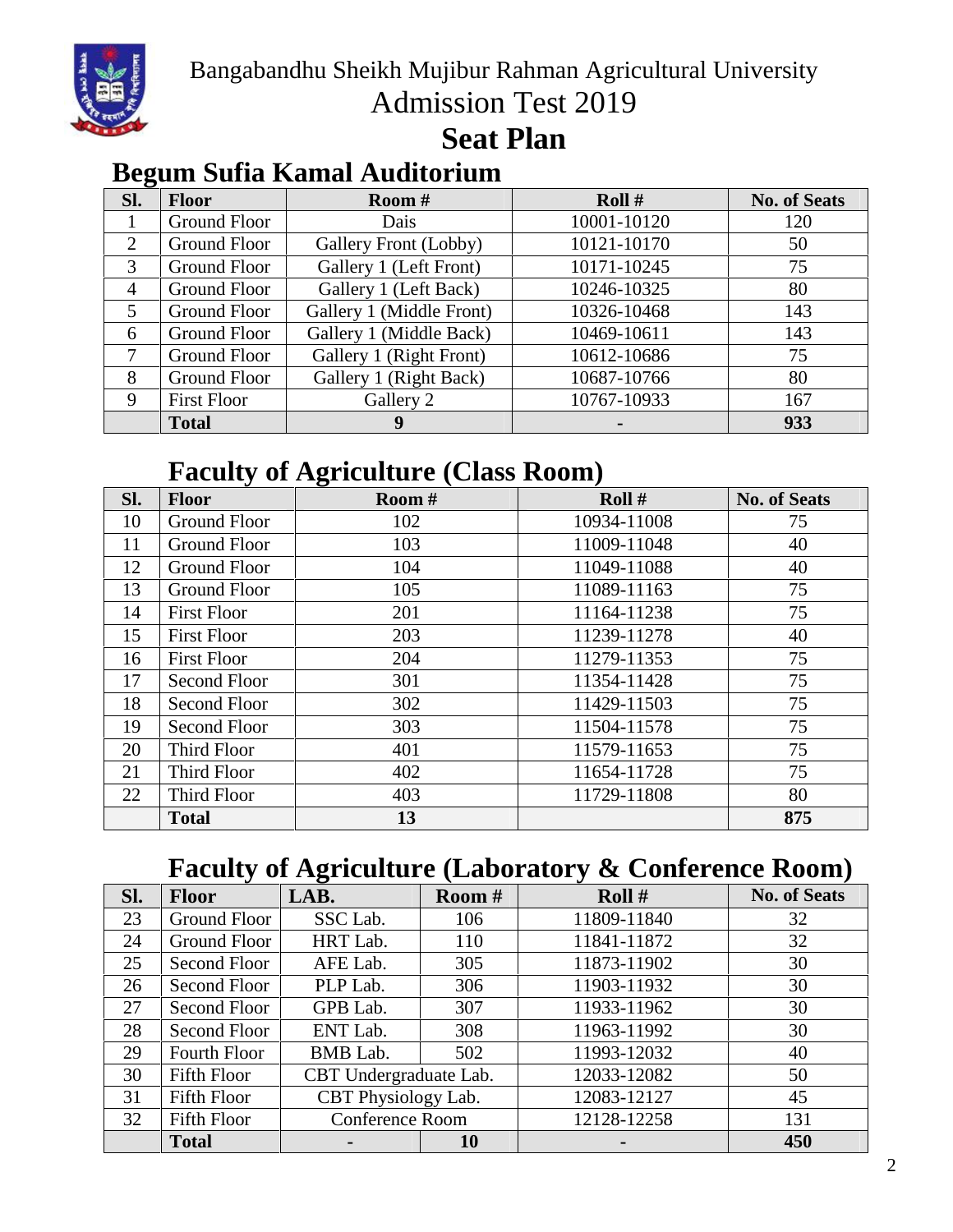

Bangabandhu Sheikh Mujibur Rahman Agricultural University Admission Test 2019

# **Seat Plan**

| SI. | <b>Floor</b>        | Room #           | Roll $#$    | <b>No. of Seats</b> |
|-----|---------------------|------------------|-------------|---------------------|
| 33  | <b>Ground Floor</b> | 110 (IQAC)       | 12259-12298 | 40                  |
| 34  | <b>First Floor</b>  | 202 (Virtual CR) | 12299-12358 | 60                  |
| 35  | <b>First Floor</b>  | 207              | 12359-12510 | 152                 |
| 36  | <b>First Floor</b>  | 211              | 12511-12598 | 88                  |
| 37  | Second Floor        | 305              | 12599-12638 | 40                  |
| 38  | <b>Second Floor</b> | 307              | 12639-12678 | 40                  |
| 39  | Second Floor        | 309              | 12679-12793 | 115                 |
| 40  | Second Floor        | 310              | 12794-12833 | 40                  |
| 41  | <b>Second Floor</b> | 312              | 12834-12878 | 45                  |
| 42  | <b>Second Floor</b> | 313              | 12879-12923 | 45                  |
| 43  | <b>Second Floor</b> | 315              | 12924-12981 | 58                  |
| 44  | <b>Second Floor</b> | 316              | 12982-13026 | 45                  |
| 45  | <b>Second Floor</b> | 317              | 13027-13071 | 45                  |
| 46  | Second Floor        | 321              | 13072-13116 | 45                  |
| 47  | <b>Second Floor</b> | 322              | 13117-13161 | 45                  |
| 48  | Third Floor         | 403              | 13162-13219 | 58                  |
| 49  | Third Floor         | 404              | 13220-13291 | 72                  |
|     | <b>Total</b>        | 17               |             | 1033                |

#### **Dr. M. A. Wazed Mia Central Laboratory**

## **Faculty of Fisheries**

| Sl. | <b>Floor</b>       | Room $#$ | Roll $#$       | <b>No. of Seats</b> |
|-----|--------------------|----------|----------------|---------------------|
| 50  | Ground Floor       | 104      | 13292-13341    | 50                  |
| 51  | <b>First Floor</b> | 203      | 13342-13401    | 60                  |
| 52  | Second Floor       | 302      | 13402-13461    | 60                  |
| 53  | Second Floor       | 303      | 13462-13521    | 60                  |
| 54  | Fourth Floor       | 502      | 13522-13581    | 60                  |
| 55  | Fourth Floor       | 503      | 13582-13641    | 60                  |
|     | <b>Total</b>       |          | $\blacksquare$ | 350                 |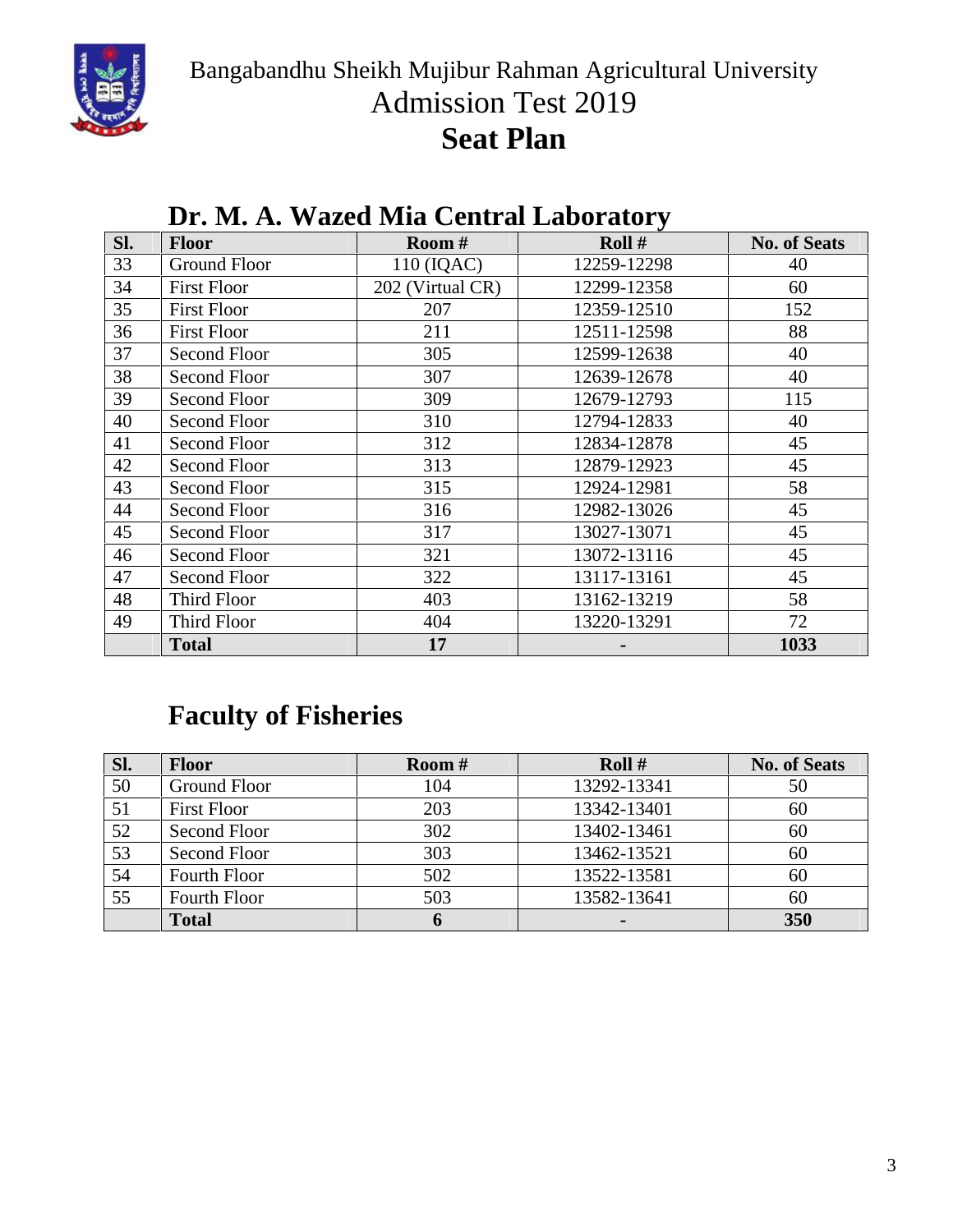

Bangabandhu Sheikh Mujibur Rahman Agricultural University Admission Test 2019 **Seat Plan**

## **Faculty of Veterinary Medicine & Animal Science**

| Sl. | <b>Floor</b>       | <b>Room</b> # | Roll $#$    | <b>No. of Seats</b> |
|-----|--------------------|---------------|-------------|---------------------|
| 56  | Ground Floor       | 113           | 13642-13691 | 50                  |
| 57  | Ground Floor       | 114           | 13692-13741 | 50                  |
| 58  | <b>First Floor</b> | 212           | 13742-13781 | 40                  |
| 59  | Second Floor       | 315           | 13782-13831 | 50                  |
| 60  | Second Floor       | 316           | 13832-13861 | 30                  |
| 61  | Third Floor        | 415           | 13862-13891 | 30                  |
| 62  | Fourth Floor       | 514           | 13892-13941 | 50                  |
| 63  | Fourth Floor       | 515           | 13942-13991 | 50                  |
|     | <b>Total</b>       |               |             | 350                 |

#### **BSMRAU School**

| Sl. | <b>Floor</b>        | Room $#$ | Roll $#$    | <b>No. of Seats</b> |
|-----|---------------------|----------|-------------|---------------------|
| 64  | <b>Ground Floor</b> | 101      | 13992-14071 | 80                  |
| 65  | Ground Floor        | 102      | 14072-14151 | 80                  |
| 66  | Ground Floor        | 103      | 14152-14231 | 80                  |
| 67  | <b>First Floor</b>  | 201      | 14232-14311 | 80                  |
| 68  | <b>First Floor</b>  | 203      | 14312-14391 | 80                  |
| 69  | <b>First Floor</b>  | 204      | 14392-14471 | 80                  |
| 70  | <b>First Floor</b>  | 205      | 14472-14551 | 80                  |
|     | <b>Total</b>        |          |             | 560                 |

## **Dr. Yoshio Yamada Library**

| Sl. | <b>Floor</b>        | <b>Room</b> #     | Roll $#$    | <b>No. of Seats</b> |
|-----|---------------------|-------------------|-------------|---------------------|
|     | Ground Floor        | AV Room           | 14552-14619 | 68                  |
| 72  | <b>Ground Floor</b> | Reference Area    | 14620-14649 | 30                  |
| 73  | <b>Ground Floor</b> | <b>Stack Area</b> | 14650-14689 | 40                  |
| 74  | <b>Ground Floor</b> | Lobby             | 14690-14719 | 30                  |
| 75  | <b>First Floor</b>  | Journal Section   | 14720-14779 | 60                  |
|     | <b>Total</b>        |                   |             | 228                 |